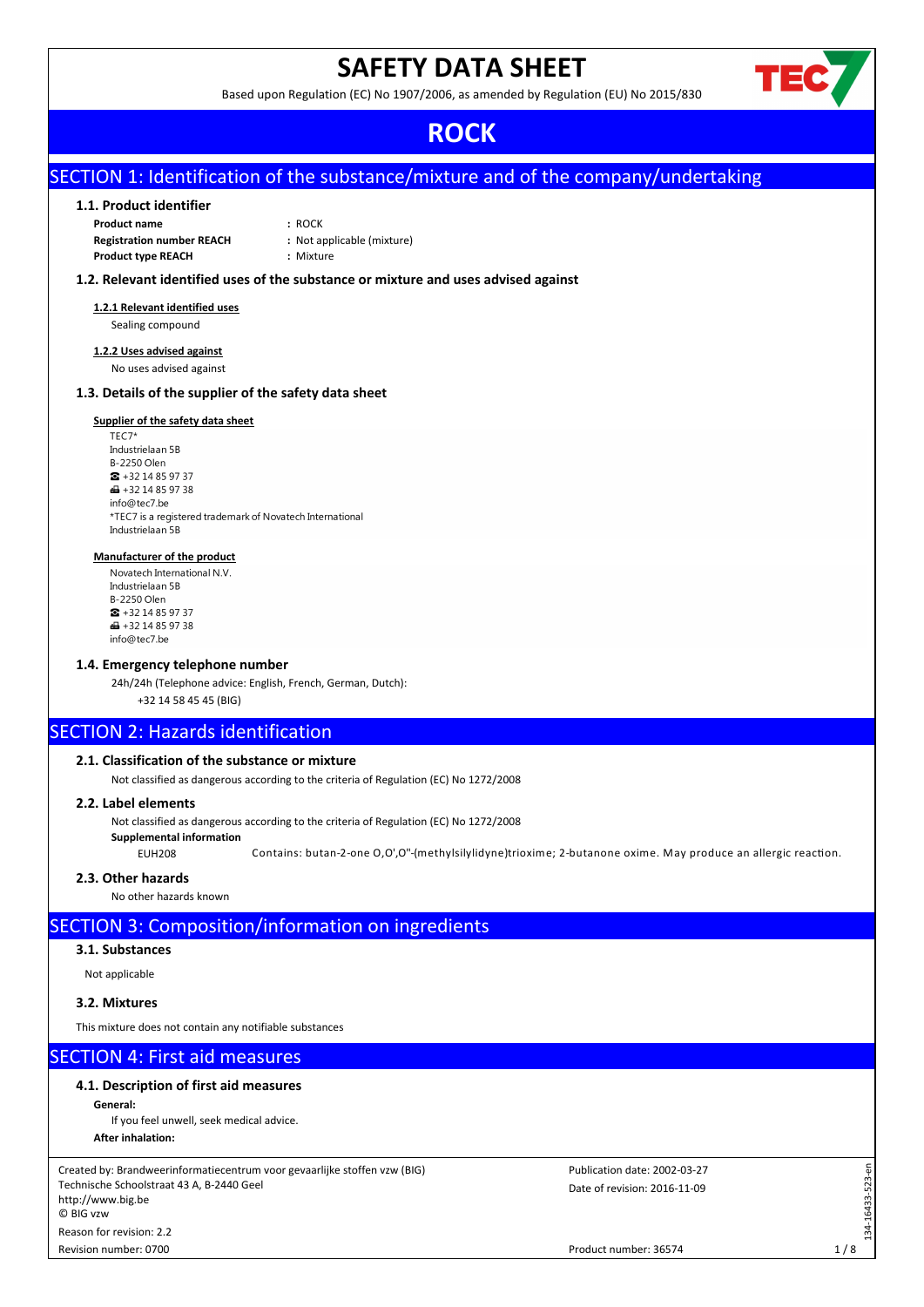Remove the victim into fresh air. Respiratory problems: consult a doctor/medical service.

## **After skin contact:**

Wash immediately with lots of water. Soap may be used. Take victim to a doctor if irritation persists.

## **After eye contact:**

Rinse with water. Take victim to an ophthalmologist if irritation persists.

## **After ingestion:**

Rinse mouth with water. Consult a doctor/medical service if you feel unwell.

## **4.2. Most important symptoms and effects, both acute and delayed**

**4.2.1 Acute symptoms After inhalation:** No effects known. **After skin contact:** Not irritating. **After eye contact:** Not irritating. **After ingestion:** No effects known. **4.2.2 Delayed symptoms**

No effects known.

#### **4.3. Indication of any immediate medical attention and special treatment needed**

If applicable and available it will be listed below.

## SECTION 5: Firefighting measures

#### **5.1. Extinguishing media**

**5.1.1 Suitable extinguishing media:**

Water spray. Alcohol-resistant foam. ABC powder. Carbon dioxide.

**5.1.2 Unsuitable extinguishing media:**

No unsuitable extinguishing media known.

#### **5.2. Special hazards arising from the substance or mixture**

Upon combustion: formation of CO, CO2 and small quantities of nitrous vapours.

#### **5.3. Advice for firefighters**

#### **5.3.1 Instructions:**

No specific fire-fighting instructions required.

**5.3.2 Special protective equipment for fire-fighters:**

Gloves. Protective clothing. Heat/fire exposure: compressed air/oxygen apparatus.

# SECTION 6: Accidental release measures

### **6.1. Personal precautions, protective equipment and emergency procedures**

No naked flames.

**6.1.1 Protective equipment for non-emergency personnel**

See heading 8.2

#### **6.1.2 Protective equipment for emergency responders**

Gloves. Protective clothing.

Suitable protective clothing

## See heading 8.2

#### **6.2. Environmental precautions**

Contain released product.

#### **6.3. Methods and material for containment and cleaning up**

Scoop solid spill into closing containers. Clean contaminated surfaces with an excess of water. Wash clothing and equipment after handling.

#### **6.4. Reference to other sections**

See heading 13.

## SECTION 7: Handling and storage

The information in this section is a general description. If applicable and available, exposure scenarios are attached in annex. Always use the relevant exposure scenarios that correspond to your identified use.

#### **7.1. Precautions for safe handling**

Keep away from naked flames/heat. Observe strict hygiene. Keep container tightly closed.

#### **7.2. Conditions for safe storage, including any incompatibilities**

**7.2.1 Safe storage requirements:**

Reason for revision: 2.2

Date of revision: 2016-11-09 Publication date: 2002-03-27

Product number: 36574 2/8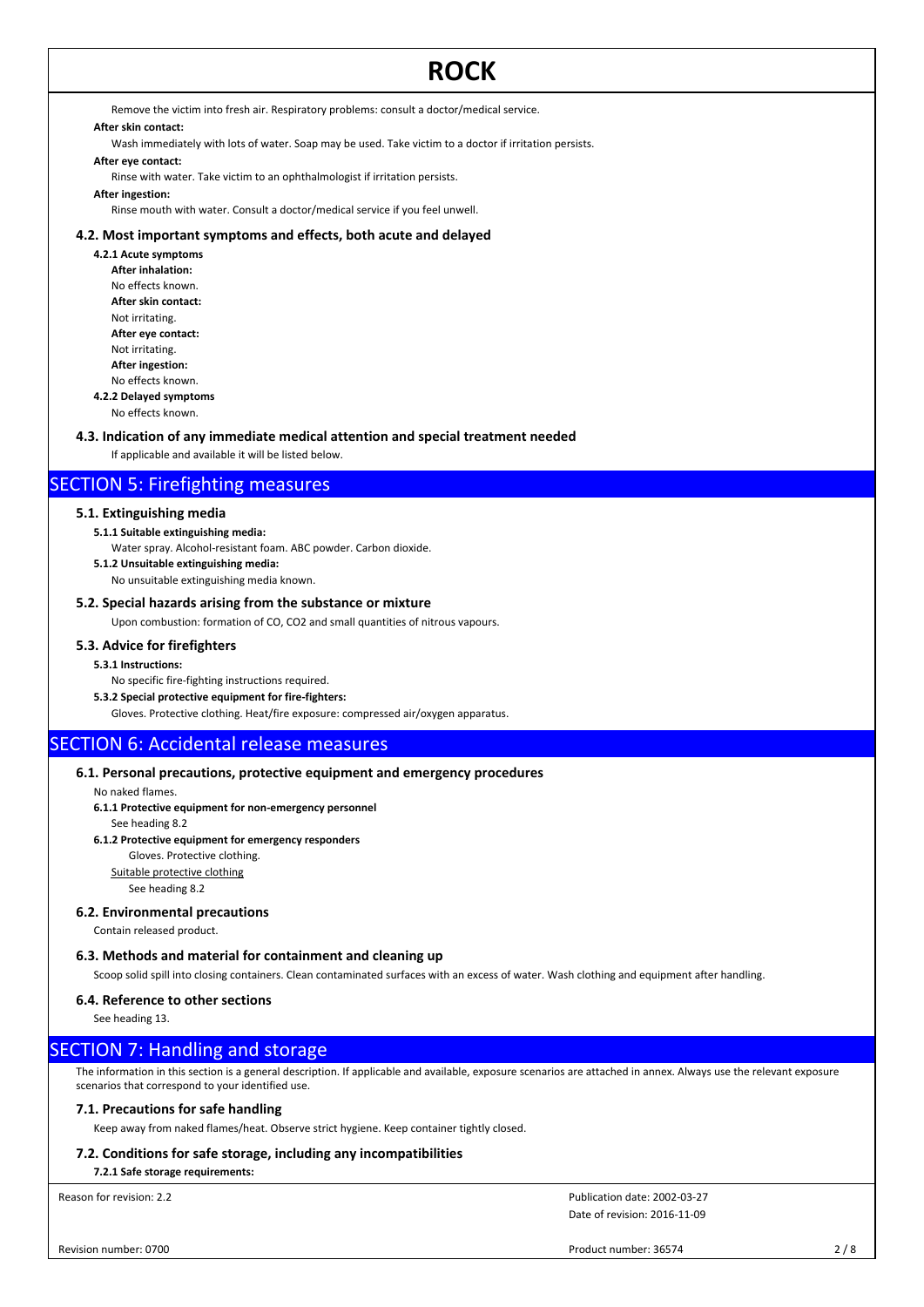Store in a cool area. Store in a dry area. Keep container in a well-ventilated place. Keep only in the original container. Keep out of direct sunlight. Meet the legal requirements.

#### **7.2.2 Keep away from:**

Heat sources.

**7.2.3 Suitable packaging material:**

No data available

**7.2.4 Non suitable packaging material:**

No data available

## **7.3. Specific end use(s)**

If applicable and available, exposure scenarios are attached in annex. See information supplied by the manufacturer.

## SECTION 8: Exposure controls/personal protection

## **8.1. Control parameters**

**8.1.1 Occupational exposure**

#### **a) Occupational exposure limit values**

If limit values are applicable and available these will be listed below.

#### **b) National biological limit values**

If limit values are applicable and available these will be listed below.

**8.1.2 Sampling methods**

## If applicable and available it will be listed below.

**8.1.3 Applicable limit values when using the substance or mixture as intended**

If limit values are applicable and available these will be listed below.

**8.1.4 DNEL/PNEC values**

If applicable and available it will be listed below.

## **8.1.5 Control banding**

If applicable and available it will be listed below.

#### **8.2. Exposure controls**

The information in this section is a general description. If applicable and available, exposure scenarios are attached in annex. Always use the relevant exposure scenarios that correspond to your identified use.

#### **8.2.1 Appropriate engineering controls**

Keep away from naked flames/heat. Carry operations in the open/under local exhaust/ventilation or with respiratory protection.

#### **8.2.2 Individual protection measures, such as personal protective equipment**

Observe strict hygiene. Keep container tightly closed. Do not eat, drink or smoke during work.

#### a) Respiratory protection:

Respiratory protection not required in normal conditions.

b) Hand protection:

| Gloves.          |                   |                  |
|------------------|-------------------|------------------|
| <b>Materials</b> | Breakthrough time | <b>Thickness</b> |
| butyl rubber     | 480 minutes       | l>=0.7 mm        |

- materials (good resistance)

Butyl rubber, viton.

c) Eye protection:

Safety glasses.

d) Skin protection: Protective clothing.

**8.2.3 Environmental exposure controls:**

## See headings 6.2, 6.3 and 13

# SECTION 9: Physical and chemical properties

#### **9.1. Information on basic physical and chemical properties**

| Physical form           | Paste                                            |
|-------------------------|--------------------------------------------------|
| Odour                   | <b>I</b> Characteristic odour                    |
| Odour threshold         | <b>I</b> No data available                       |
| Colour                  | Variable in colour, depending on the composition |
| Particle size           | Not applicable (mixture)                         |
| <b>Explosion limits</b> | No data available                                |
| Flammability            | Non-flammable                                    |
| Log Kow                 | Not applicable (mixture)                         |
| Dynamic viscosity       | <b>I</b> No data available                       |
| Kinematic viscosity     | No data available                                |
| Melting point           | <b>I</b> No data available                       |
| <b>Boiling point</b>    | <b>I</b> No data available                       |
| Flash point             | <b>I</b> No data available                       |
| Evaporation rate        | No data available                                |

Reason for revision: 2.2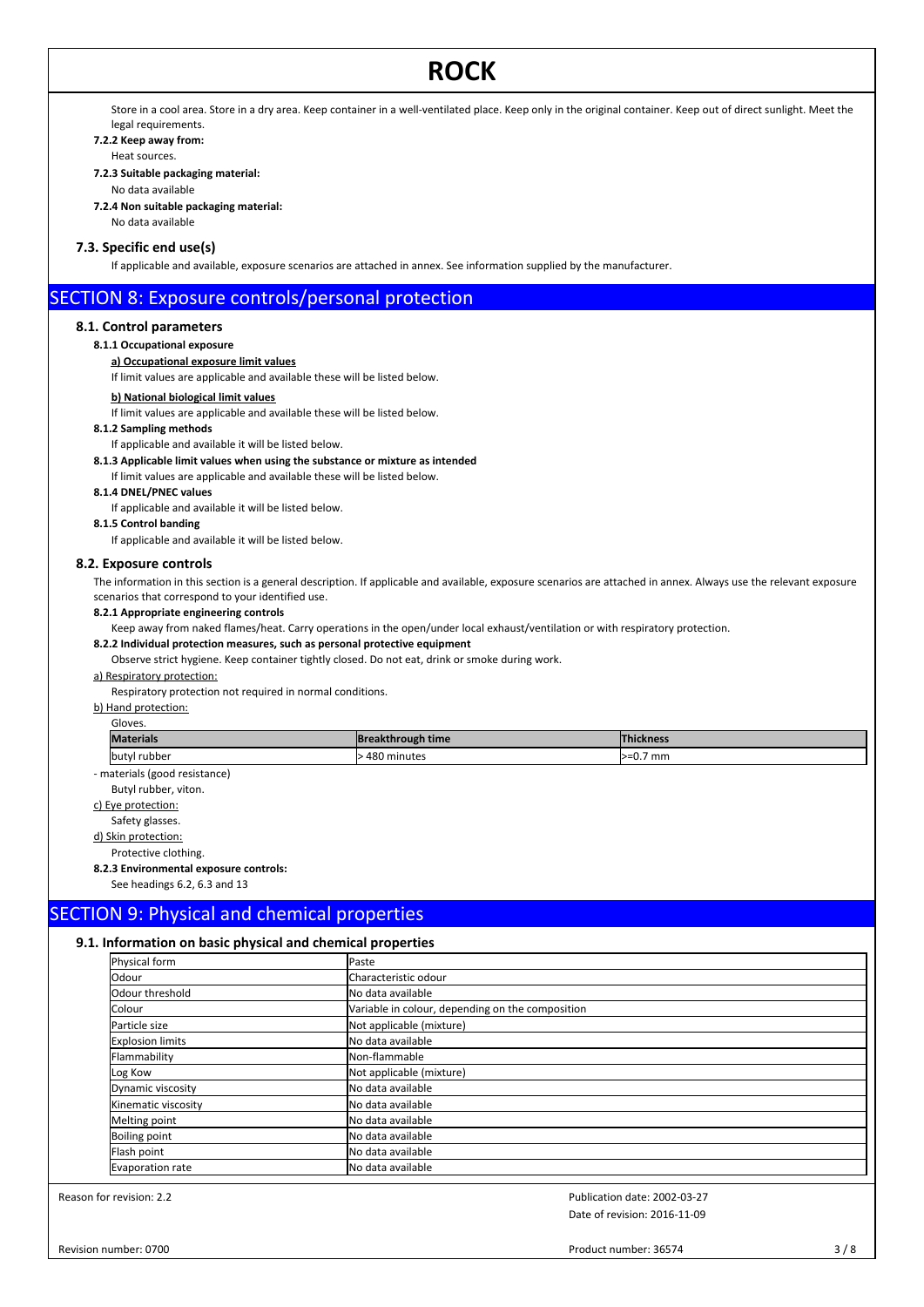| Relative vapour density   | No data available                                      |  |
|---------------------------|--------------------------------------------------------|--|
| Vapour pressure           | No data available                                      |  |
| Solubility                | water ; insoluble                                      |  |
| Relative density          | 1 ; 20 °C                                              |  |
| Decomposition temperature | No data available                                      |  |
| Auto-ignition temperature | INo data available                                     |  |
| Explosive properties      | No chemical group associated with explosive properties |  |
| Oxidising properties      | No chemical group associated with oxidising properties |  |
| lрН                       | No data available                                      |  |

## **9.2. Other information**

Absolute density 1000 kg/m<sup>3</sup> ; 20 °C

# SECTION 10: Stability and reactivity

#### **10.1. Reactivity**

No data available.

## **10.2. Chemical stability**

No data available.

#### **10.3. Possibility of hazardous reactions**

No data available.

#### **10.4. Conditions to avoid**

Keep away from naked flames/heat.

## **10.5. Incompatible materials**

No data available.

## **10.6. Hazardous decomposition products**

Upon combustion: formation of CO, CO2 and small quantities of nitrous vapours.

# SECTION 11: Toxicological information

## **11.1. Information on toxicological effects**

**11.1.1 Test results**

#### **Acute toxicity**

## **ROCK**

No (test)data on the mixture available

## **Conclusion**

Not classified for acute toxicity

## **Corrosion/irritation**

## **ROCK**

No (test)data on the mixture available

## **Conclusion**

Not classified as irritating to the skin Not classified as irritating to the eyes Not classified as irritating to the respiratory system

#### **Respiratory or skin sensitisation**

## ROCK

No (test)data on the mixture available

#### **Conclusion**

Not classified as sensitizing for skin Not classified as sensitizing for inhalation

## **Specific target organ toxicity**

## **ROCK**

No (test)data on the mixture available

**Conclusion** Not classified for subchronic toxicity

## **Mutagenicity (in vitro)**

ROCK

No (test)data on the mixture available

Reason for revision: 2.2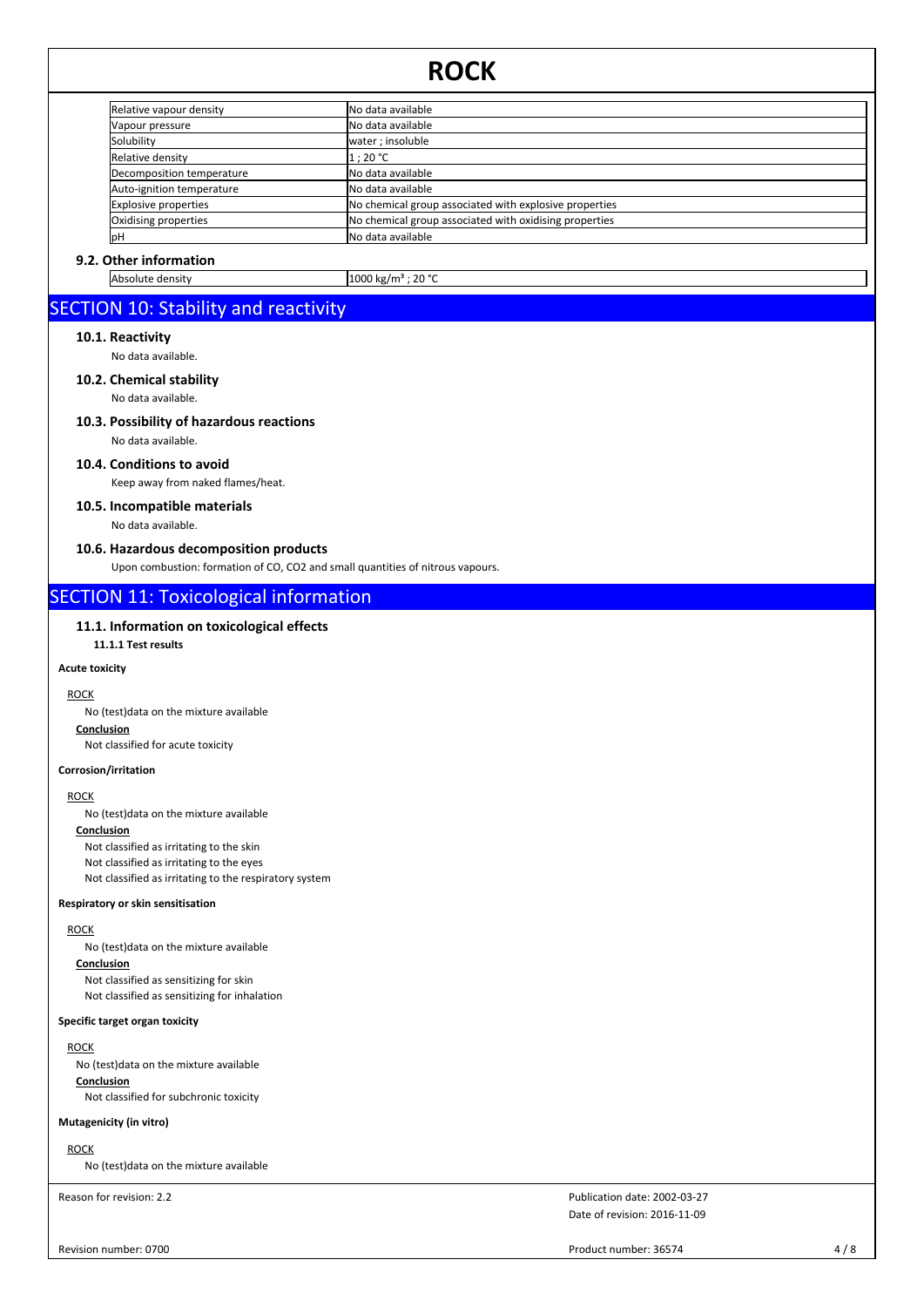#### **Mutagenicity (in vivo)**

## ROCK

No (test)data on the mixture available

## **Conclusion**

Not classified for mutagenic or genotoxic toxicity

#### **Carcinogenicity**

ROCK

No (test)data on the mixture available

## **Conclusion**

Not classified for carcinogenicity

### **Reproductive toxicity**

#### **ROCK**

No (test)data on the mixture available

#### **Conclusion** Not classified for reprotoxic or developmental toxicity

**Toxicity other effects**

#### **ROCK**

No (test)data on the mixture available

#### **Chronic effects from short and long-term exposure**

#### ROCK

ON CONTINUOUS/REPEATED EXPOSURE/CONTACT: Skin rash/inflammation.

# SECTION 12: Ecological information

## **12.1. Toxicity**

#### **ROCK**

#### No (test)data on the mixture available

Judgement of the mixture is based on the relevant ingredients

#### **Conclusion**

Not classified as dangerous for the environment according to the criteria of Regulation (EC) No 1272/2008

#### **12.2. Persistence and degradability**

No test data of component(s) available

## **12.3. Bioaccumulative potential**

#### ROCK

#### **Log Kow**

| Method | <b>!Remark</b>                   | <b>Value</b> | mperature | <b>Value</b><br>: determination |
|--------|----------------------------------|--------------|-----------|---------------------------------|
|        | (mixture<br>INot<br>: applicable |              |           |                                 |

#### **Conclusion**

No test data of component(s) available

## **12.4. Mobility in soil**

No (test)data on mobility of the components available

## **12.5. Results of PBT and vPvB assessment**

Due to insufficient data no statement can be made whether the component(s) fulfil(s) the criteria of PBT and vPvB according to Annex XIII of Regulation (EC) No 1907/2006.

## **12.6. Other adverse effects**

#### ROCK

#### **Fluorinated greenhouse gases (Regulation (EU) No 517/2014)**

None of the known components is included in the list of fluorinated greenhouse gases (Regulation (EU) No 517/2014) **Ozone-depleting potential (ODP)**

Not classified as dangerous for the ozone layer (Regulation (EC) No 1005/2009)

```
Reason for revision: 2.2
```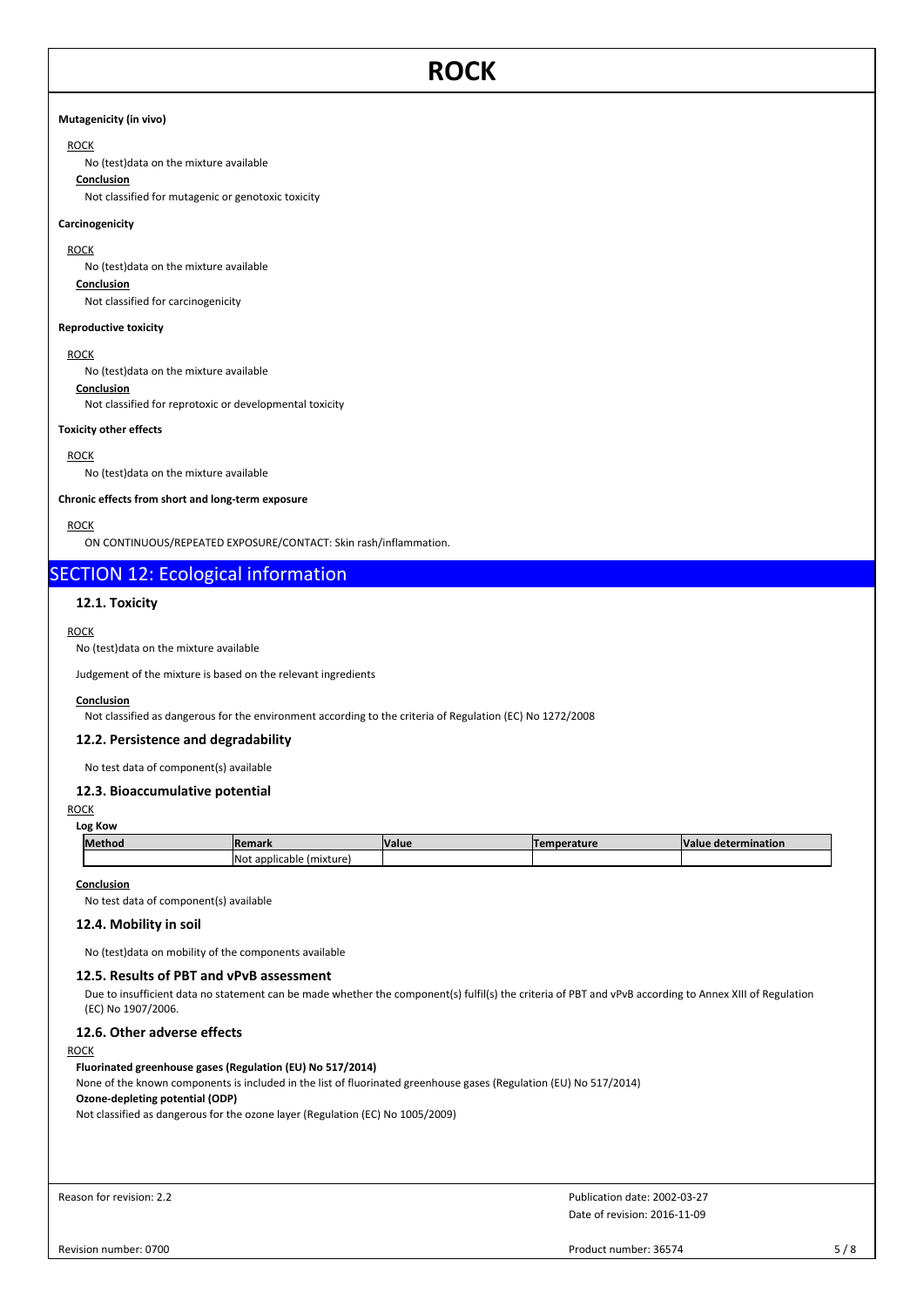# SECTION 13: Disposal considerations

The information in this section is a general description. If applicable and available, exposure scenarios are attached in annex. Always use the relevant exposure scenarios that correspond to your identified use.

#### **13.1. Waste treatment methods**

#### **13.1.1 Provisions relating to waste**

#### **European Union**

Can be considered as non hazardous waste according to Directive 2008/98/EC, as amended by Regulation (EU) No 1357/2014.

Waste material code (Directive 2008/98/EC, Decision 2000/0532/EC).

08 04 10 (wastes from MFSU of adhesives and sealants (including waterproofing products): waste adhesives and sealants other than those mentioned in 08 04 09). Depending on branch of industry and production process, also other waste codes may be applicable.

## **13.1.2 Disposal methods**

#### **General**

Dispose of the small quantities as household waste. Remove waste in accordance with local and/or national regulations. Do not discharge into drains or the environment.

## **13.1.3 Packaging/Container**

**European Union**

Waste material code packaging (Directive 2008/98/EC).

15 01 01 (paper and cardboard packaging).

15 01 02 (plastic packaging).

# SECTION 14: Transport information

### **Road (ADR)**

|            | 14.1. UN number                          |                              |     |
|------------|------------------------------------------|------------------------------|-----|
|            | Transport                                | Not subject                  |     |
|            | 14.2. UN proper shipping name            |                              |     |
|            | 14.3. Transport hazard class(es)         |                              |     |
|            | Hazard identification number             |                              |     |
|            | Class                                    |                              |     |
|            | Classification code                      |                              |     |
|            | 14.4. Packing group                      |                              |     |
|            | Packing group                            |                              |     |
|            | Labels                                   |                              |     |
|            | 14.5. Environmental hazards              |                              |     |
|            | Environmentally hazardous substance mark | no                           |     |
|            | 14.6. Special precautions for user       |                              |     |
|            | Special provisions                       |                              |     |
|            | Limited quantities                       |                              |     |
|            |                                          |                              |     |
| Rail (RID) |                                          |                              |     |
|            | 14.1. UN number                          |                              |     |
|            | Transport                                | Not subject                  |     |
|            | 14.2. UN proper shipping name            |                              |     |
|            | 14.3. Transport hazard class(es)         |                              |     |
|            | Hazard identification number             |                              |     |
|            | Class                                    |                              |     |
|            | Classification code                      |                              |     |
|            | 14.4. Packing group                      |                              |     |
|            | Packing group                            |                              |     |
|            | Labels                                   |                              |     |
|            | 14.5. Environmental hazards              |                              |     |
|            | Environmentally hazardous substance mark | no                           |     |
|            | 14.6. Special precautions for user       |                              |     |
|            | Special provisions                       |                              |     |
|            | Limited quantities                       |                              |     |
|            | <b>Inland waterways (ADN)</b>            |                              |     |
|            | 14.1. UN number                          |                              |     |
|            | Transport                                | Not subject                  |     |
|            | 14.2. UN proper shipping name            |                              |     |
|            | 14.3. Transport hazard class(es)         |                              |     |
|            | Class                                    |                              |     |
|            | Classification code                      |                              |     |
|            | 14.4. Packing group                      |                              |     |
|            | Packing group                            |                              |     |
|            | Labels                                   |                              |     |
|            | 14.5. Environmental hazards              |                              |     |
|            | Reason for revision: 2.2                 | Publication date: 2002-03-27 |     |
|            |                                          | Date of revision: 2016-11-09 |     |
|            | Revision number: 0700                    | Product number: 36574        | 6/8 |
|            |                                          |                              |     |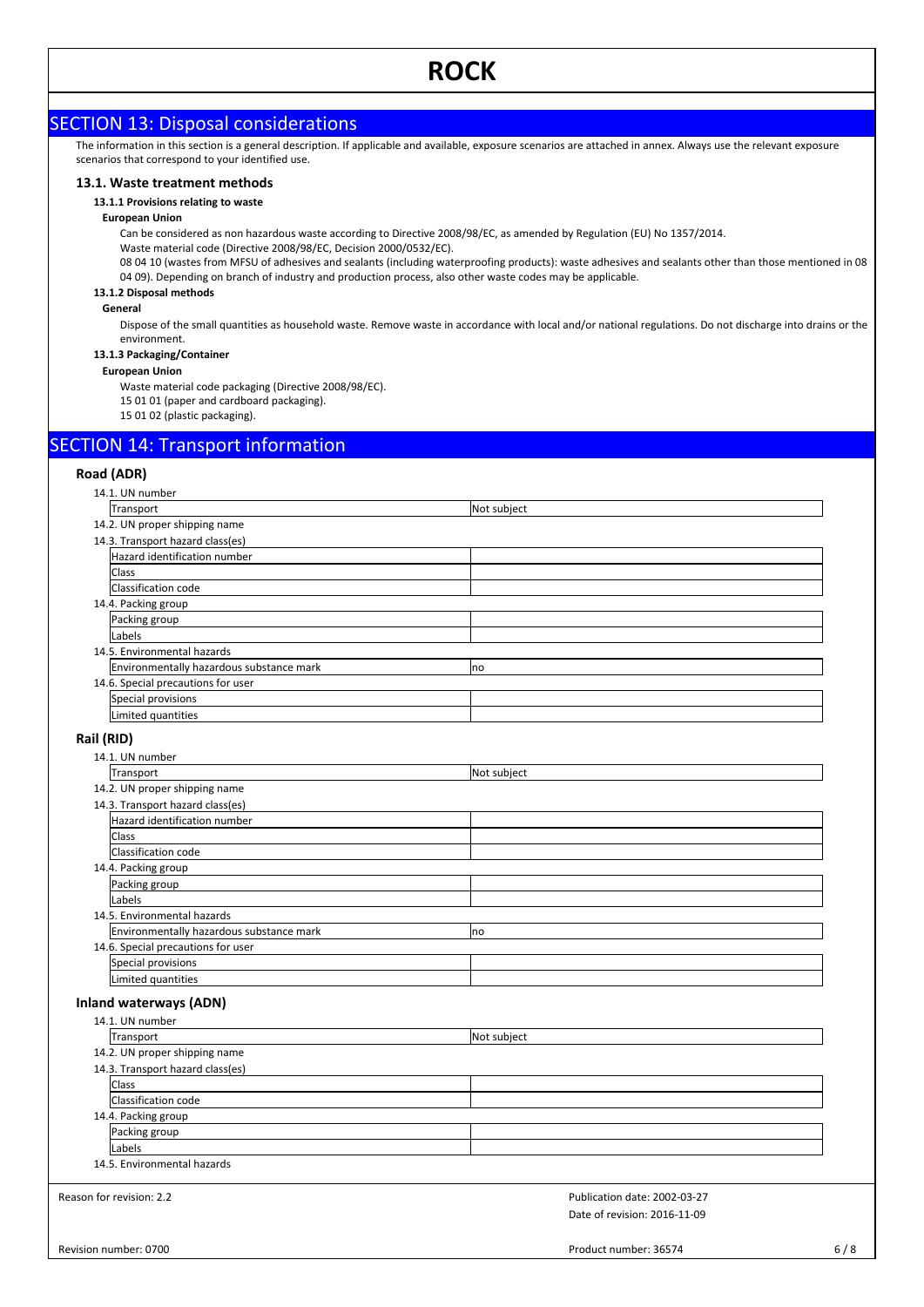|                                                                         |                                                                           | <b>ROCK</b>                                                                                          |     |
|-------------------------------------------------------------------------|---------------------------------------------------------------------------|------------------------------------------------------------------------------------------------------|-----|
| Environmentally hazardous substance mark                                |                                                                           | no                                                                                                   |     |
| 14.6. Special precautions for user                                      |                                                                           |                                                                                                      |     |
| Special provisions                                                      |                                                                           |                                                                                                      |     |
| Limited quantities                                                      |                                                                           |                                                                                                      |     |
| Sea (IMDG/IMSBC)                                                        |                                                                           |                                                                                                      |     |
| 14.1. UN number                                                         |                                                                           |                                                                                                      |     |
| Transport<br>14.2. UN proper shipping name                              |                                                                           | Not subject                                                                                          |     |
| 14.3. Transport hazard class(es)                                        |                                                                           |                                                                                                      |     |
| <b>Class</b>                                                            |                                                                           |                                                                                                      |     |
| 14.4. Packing group                                                     |                                                                           |                                                                                                      |     |
| Packing group<br>Labels                                                 |                                                                           |                                                                                                      |     |
| 14.5. Environmental hazards                                             |                                                                           |                                                                                                      |     |
| Marine pollutant                                                        |                                                                           |                                                                                                      |     |
| Environmentally hazardous substance mark                                |                                                                           | no                                                                                                   |     |
| 14.6. Special precautions for user<br>Special provisions                |                                                                           |                                                                                                      |     |
| Limited quantities                                                      |                                                                           |                                                                                                      |     |
|                                                                         | 14.7. Transport in bulk according to Annex II of Marpol and the IBC Code  |                                                                                                      |     |
| Annex II of MARPOL 73/78                                                |                                                                           |                                                                                                      |     |
| Air (ICAO-TI/IATA-DGR)                                                  |                                                                           |                                                                                                      |     |
| 14.1. UN number                                                         |                                                                           |                                                                                                      |     |
| Transport                                                               |                                                                           | Not subject                                                                                          |     |
| 14.2. UN proper shipping name<br>14.3. Transport hazard class(es)       |                                                                           |                                                                                                      |     |
| Class                                                                   |                                                                           |                                                                                                      |     |
| 14.4. Packing group                                                     |                                                                           |                                                                                                      |     |
| Packing group                                                           |                                                                           |                                                                                                      |     |
| Labels                                                                  |                                                                           |                                                                                                      |     |
| 14.5. Environmental hazards<br>Environmentally hazardous substance mark |                                                                           | no                                                                                                   |     |
| 14.6. Special precautions for user                                      |                                                                           |                                                                                                      |     |
| Special provisions                                                      |                                                                           |                                                                                                      |     |
| limited quantities: maximum net quantity per packaging                  |                                                                           |                                                                                                      |     |
| <b>SECTION 15: Regulatory information</b>                               |                                                                           |                                                                                                      |     |
|                                                                         |                                                                           | 15.1. Safety, health and environmental regulations/legislation specific for the substance or mixture |     |
|                                                                         |                                                                           |                                                                                                      |     |
| <b>European legislation:</b>                                            |                                                                           |                                                                                                      |     |
| VOC content Directive 2010/75/EU                                        |                                                                           |                                                                                                      |     |
| <b>VOC content</b>                                                      |                                                                           | <b>Remark</b>                                                                                        |     |
| 0%                                                                      |                                                                           |                                                                                                      |     |
| <b>National legislation Belgium</b>                                     |                                                                           |                                                                                                      |     |
| <b>ROCK</b>                                                             |                                                                           |                                                                                                      |     |
| No data available                                                       |                                                                           |                                                                                                      |     |
| <b>National legislation The Netherlands</b>                             |                                                                           |                                                                                                      |     |
| <b>ROCK</b>                                                             |                                                                           |                                                                                                      |     |
| Waste identification (the<br>Netherlands)                               | LWCA (the Netherlands): KGA category 03                                   |                                                                                                      |     |
|                                                                         |                                                                           |                                                                                                      |     |
| <b>National legislation France</b><br><b>ROCK</b>                       |                                                                           |                                                                                                      |     |
| No data available                                                       |                                                                           |                                                                                                      |     |
|                                                                         |                                                                           |                                                                                                      |     |
| <b>National legislation Germany</b><br><b>ROCK</b>                      |                                                                           |                                                                                                      |     |
| <b>WGK</b>                                                              | 2; Classification water polluting according to external literature source |                                                                                                      |     |
|                                                                         |                                                                           |                                                                                                      |     |
| <b>National legislation United Kingdom</b><br><b>ROCK</b>               |                                                                           |                                                                                                      |     |
| No data available                                                       |                                                                           |                                                                                                      |     |
| Other relevant data                                                     |                                                                           |                                                                                                      |     |
| <b>ROCK</b>                                                             |                                                                           |                                                                                                      |     |
| No data available                                                       |                                                                           |                                                                                                      |     |
|                                                                         |                                                                           |                                                                                                      |     |
| Reason for revision: 2.2                                                |                                                                           | Publication date: 2002-03-27                                                                         |     |
|                                                                         |                                                                           | Date of revision: 2016-11-09                                                                         |     |
| Revision number: 0700                                                   |                                                                           | Product number: 36574                                                                                | 7/8 |